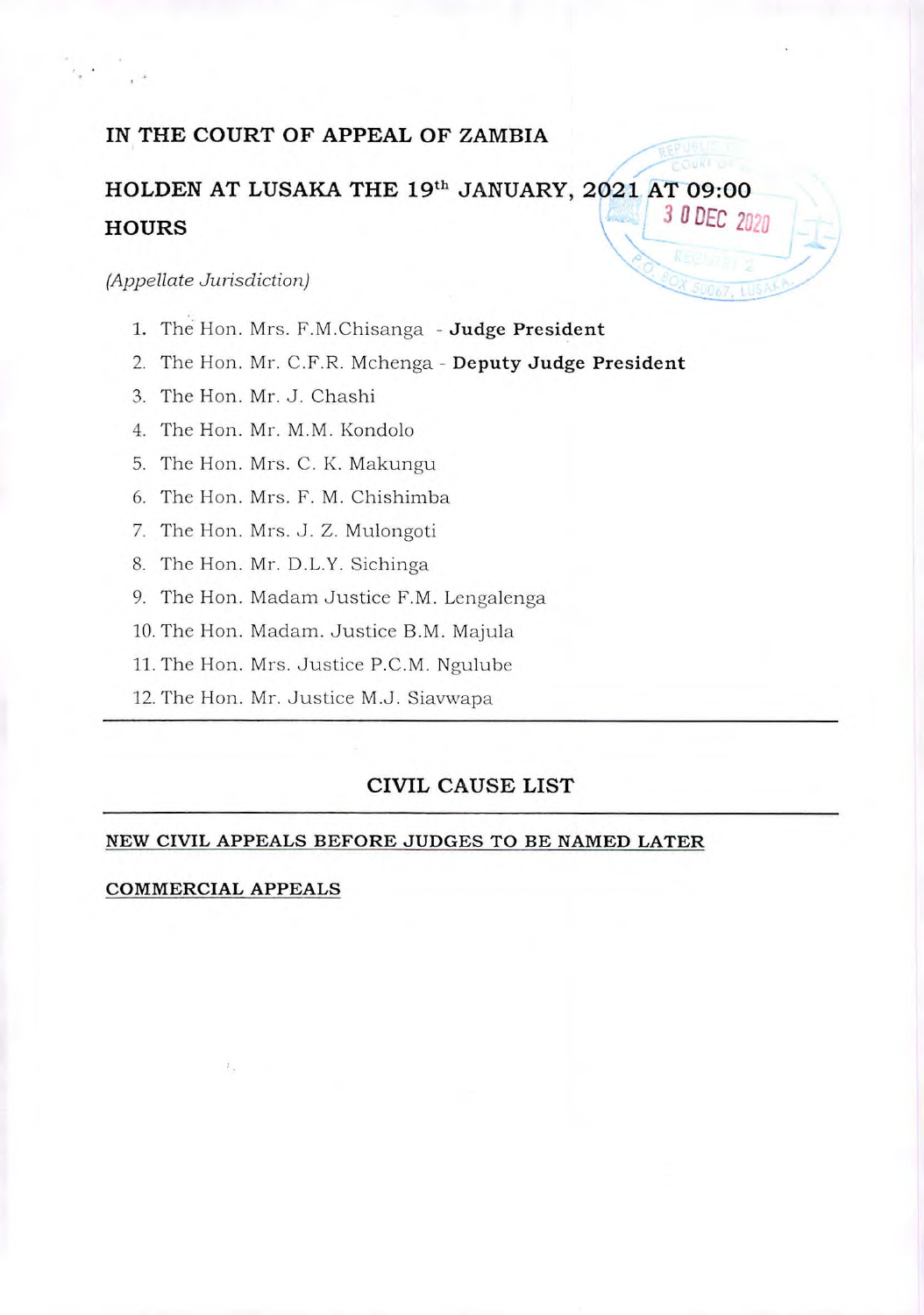**1. APPEAL NO. 218/2020** 

HABUCE FARMS LIMITED

AND

TABISBHAI GULAM ISAP HOLA

ANEELA MUHAMED ASLAM

**2. APPEAL NO. 213/2020** 

ASTRO HOLDINGS LIMITED **1st** Appellant SANMUKH R. PATEL 2<sup>nd</sup> Appellant FURNITURE HOLDINGS T/A OFFICE WORLD 3rd Appellant RONAC SUPPLIES LIMITED 4<sup>th</sup> Appellant

AND

EDGAR HAMUWELE (SUED AS RECIVER OF COURTYARD HOTEL LIMITED IN RECEIVERSHIP 1st Respondent CHRISTOPHER MULENGA (SUED AS RECIVER OF COURTYARD HOTEL LIMITED IN RECEIVERSHIP 2nd Respondent AYUB MULLA (SUED AS BORROWER AND GUARANTOR)3rd Respondent GAZELLE LIMITED (SUED AS GUARANTOR) 4<sup>th</sup> Respondent SKYWAYS TRUCK INN LIMITED (SUED AS GUARANTOR) 5<sup>th</sup> Respondent ZABUNISSA ISMAIL (SUED AS GUARANTOR) **6th** Respondent

Appellant

1st Respondent

2<sup>nd</sup> Respondent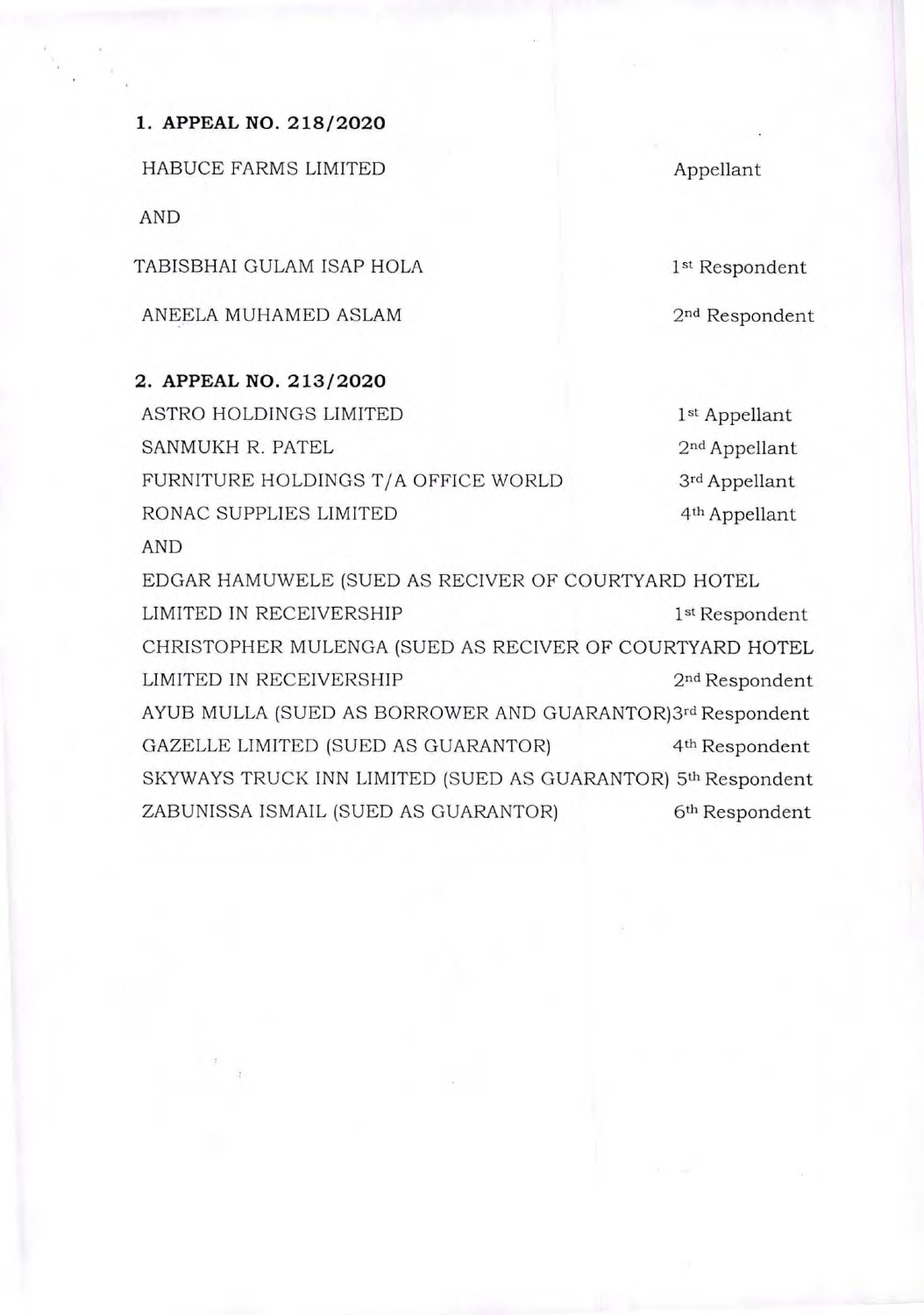**3. APPEAL NO. 247/2020**  ETS RWASA SALVATOR Appellant AND

DIDIER LEON KAOMA 1st Respondent

CLEVER MPOHA 2nd Respondent

 $\mathcal{I}_{\mathcal{X}}$ 

D.L KAOMA IMPORT & EXPORT LIMITED **3rd** Respondent

SAVENDA MANAGEMENT SERVICES LIMITED 4th Respondent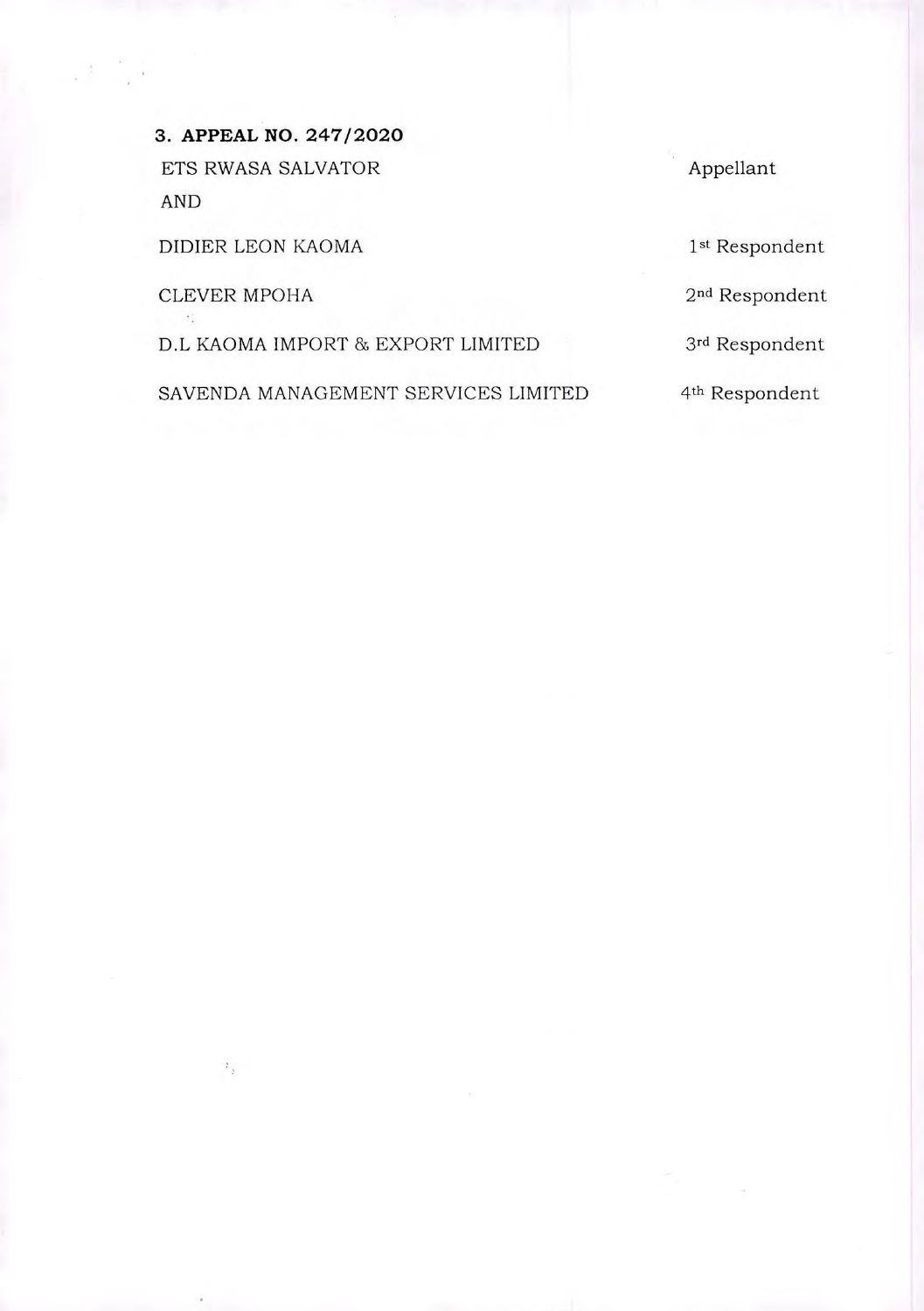## **LAWYERS**

#### **APPEAL NO. 218/2020**

#### **Messrs M.0 Hamachila Legal Practitioners**

Plot No. 16971, House No. 16, Off Alick Nhata Road, Mass Media Area Behind Total Filling Station, P.O Box 50705 Lusaka. Email. info@mchamachilalegal.com

## **Messrs Lungu Simwanza & Company**

Plot No.6, Lunzua Road Rhodes Park, Post.net Box 249, P/ Bag E10 Arcades, Lusaka Email: info@lungusimwanza.co.zm

#### **APPEAL NO. 213/2020**

**Messrs Theotis, Mataka & Sampa, Legal Practitioners**  Apt.7 No. 13 Reedbuck Road, Kabulonga, P.O Box 35564, Lusaka Email: Info@tms.com.zm

**Messrs Malambo & Company**  Derrick Mhango House, Plot No.385/ 1 Alick Nkhata Road, Longacres, Lusaka

**Messrs Kapungwe Nchito Legal Practitioners**  No.1 Mapulungu Road, Off Manda Hill Road Olympia Park Lusaka

**Messrs Simeza, Sangwa & Associates**  Lusaka Email: info@simezasangwa.com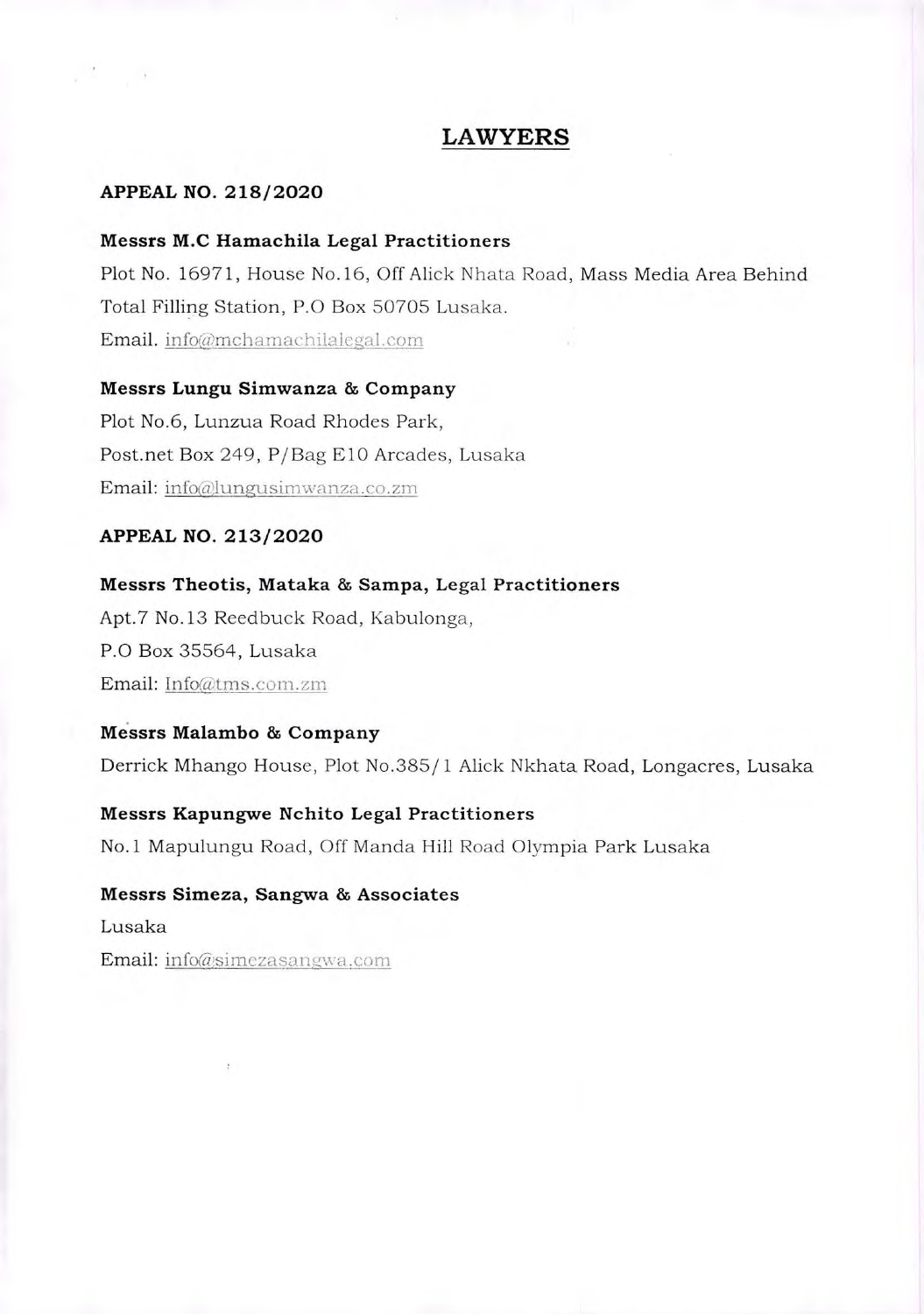# **APPEAL No. 247/2020**

## **Messrs Mulungushi Chambers**

House No. 6 Brentwood Road, Ndeke Village, Longacres P.O Box 36639 Lusaka. Email: mulungusicha mbers@vahoo.com

## **Messrs Kapungwe Nchito Legal Practitioners**

No.1 Mapulungu Road, Off Manda Hill Road Olympia Park Lusaka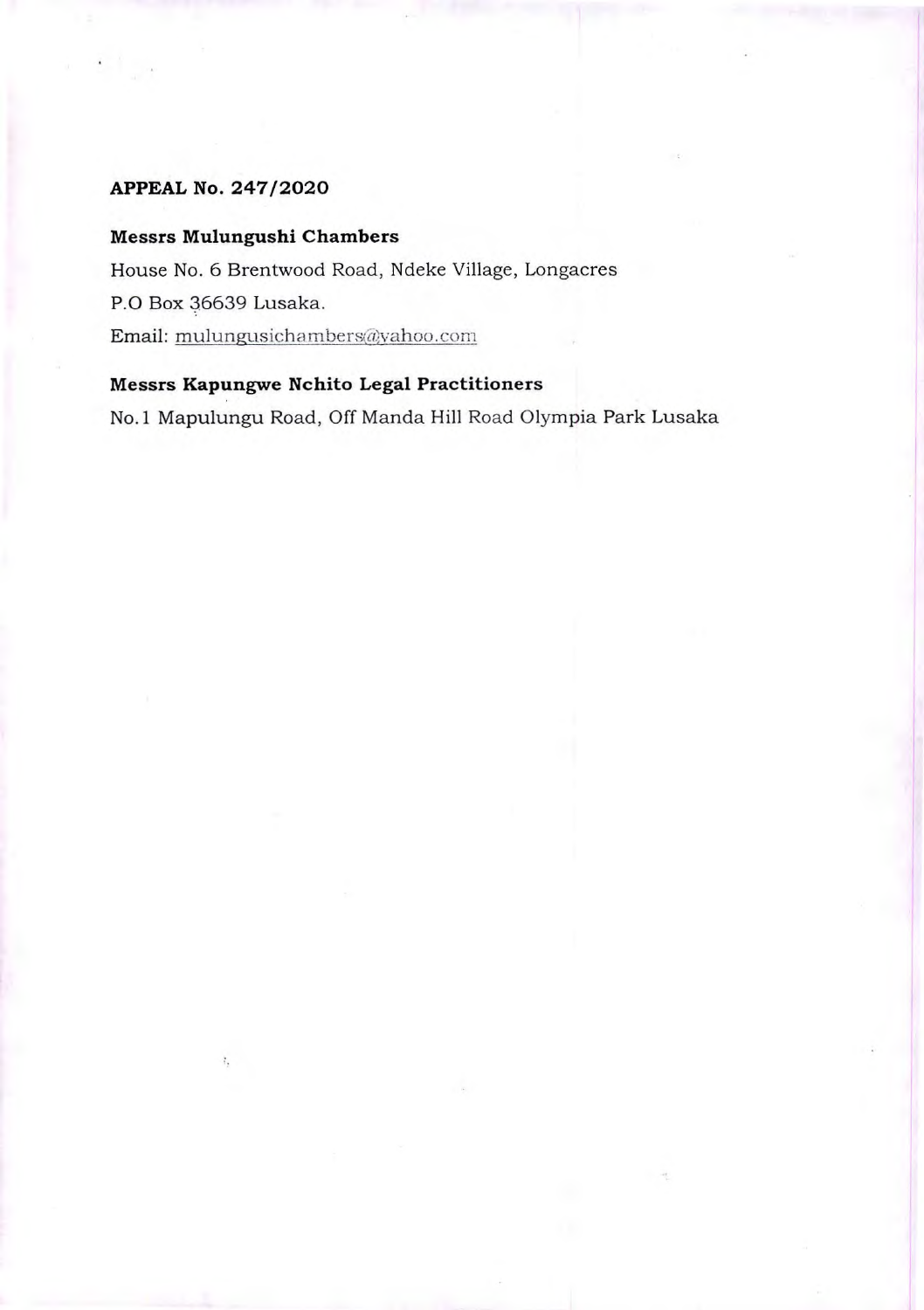# **IN THE COURT OF APPEAL OF ZAMBIA**

# HOLDEN AT LUSAKA THE 20<sup>th</sup> JANUARY, 2021 AT 09:00 **HOURS**

#### *(Appellate Jurisdiction)*

13. The Hon. Mrs. F.M.Chisanga - **Judge President** 

14. The Hon. Mr. C.F.R. Mchenga - **Deputy Judge President** 

15. The Hon. Mr. J. Chashi

16. The Hon. Mr. M.M. Kondolo

17. The Hon. Mrs. C. K. Makungu

18. The Hon. Mrs. F. M. Chishimba

19. The Hon. Mrs. J. Z. Mulongoti

20. The Hon. Mr. D.L.Y. Sichinga

21. The Hon. Madam Justice F.M. Lengalenga

22. The Hon. Madam. Justice B.M. Majula

23. The Hon. Mrs. Justice P.C.M. Ngulube

24. The Hon. Mr. Justice M.J. Siavwapa

# **CIVIL CAUSE LIST**

#### **NEW CIVIL APPEALS BEFORE JUDGES TO BE NAMED LATER**

#### **COMMERCIAL APPEALS**